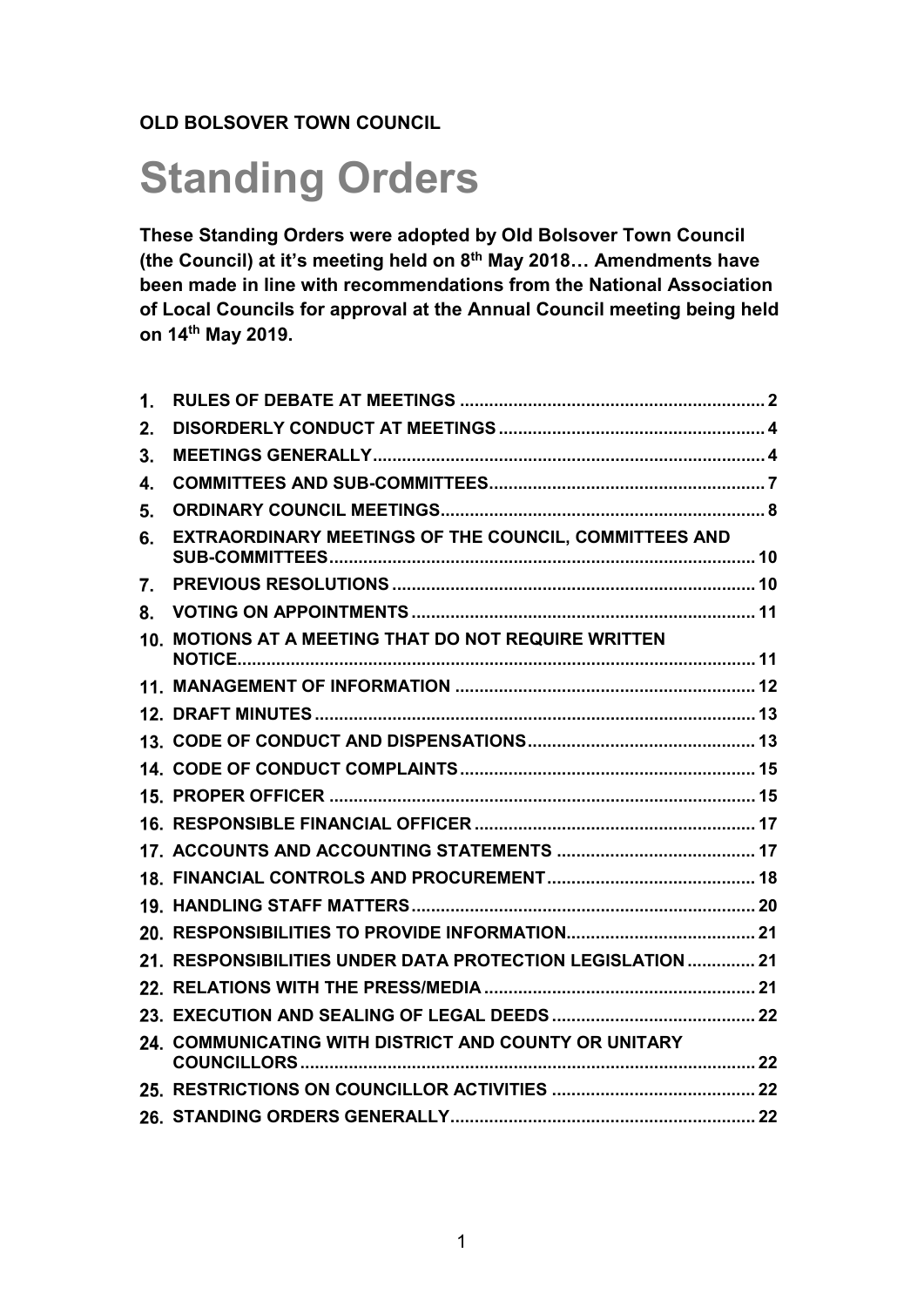#### <span id="page-1-0"></span> $1<sub>1</sub>$ **RULES OF DEBATE AT MEETINGS**

- a Motions on the agenda shall be considered in the order that they appear unless the order is changed at the discretion of the chairman of the meeting.
- b A motion (including an amendment) shall not be progressed unless it has been moved and seconded.
- c A motion on the agenda that is not moved by its proposer may be treated by the chairman of the meeting as withdrawn.
- d If a motion (including an amendment) has been seconded, it may be withdrawn by the proposer only with the consent of the seconder and the meeting.
- e An amendment is a proposal to remove or add words to a motion. It shall not negate the motion.
- f If an amendment to the original motion is carried, the original motion (as amended) becomes the substantive motion upon which further amendment(s) may be moved.
- g An amendment shall not be considered unless early verbal notice of it is given at the meeting and, if requested by the chairman of the meeting, is expressed in writing to the chairman.
- h A councillor may move an amendment to his own motion if agreed by the meeting. If a motion has already been seconded, the amendment shall be with the consent of the seconder and the meeting.
- i If there is more than one amendment to an original or substantive motion, the amendments shall be moved in the order directed by the chairman of the meeting.
- j Subject to standing order 1(k), only one amendment shall be moved and debated at a time, the order of which shall be directed by the chairman of the meeting.
- k One or more amendments may be discussed together if the chairman of the meeting considers this expedient but each amendment shall be voted upon separately.
- l A councillor may not move more than one amendment to an original or substantive motion.
- m The mover of an amendment has no right of reply at the end of debate on it.
- n Where a series of amendments to an original motion are carried, the mover of the original motion shall have a right of reply either at the end of debate on the first amendment or at the very end of debate on the final substantive motion immediately before it is put to the vote.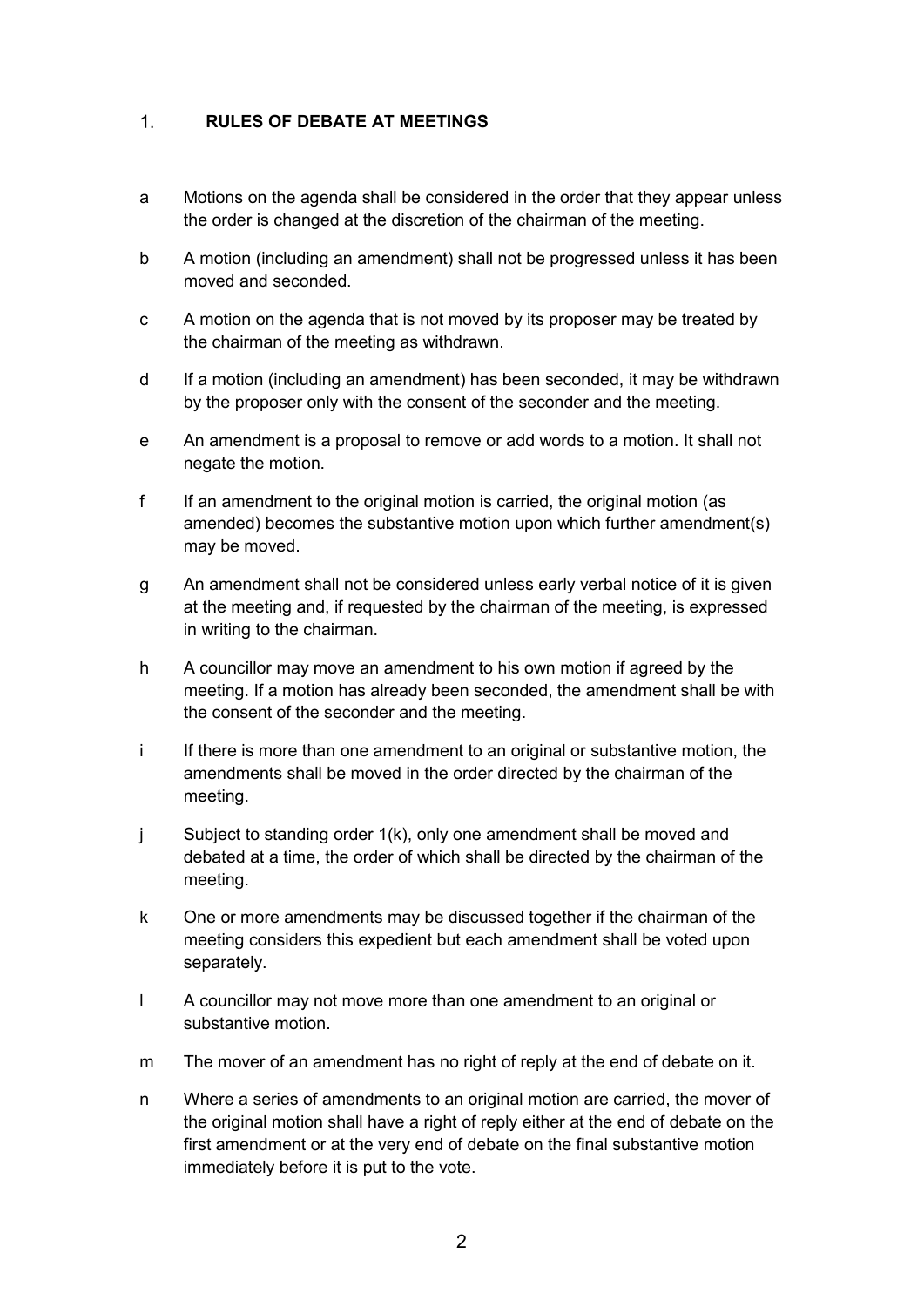- o Unless permitted by the chairman of the meeting, a councillor may speak once in the debate on a motion except:
	- i. to speak on an amendment moved by another councillor;
	- ii. to move or speak on another amendment if the motion has been amended since he last spoke;
	- iii. to make a point of order;
	- iv. to give a personal explanation; or
	- v. to exercise a right of reply.
- p During the debate on a motion, a councillor may interrupt only on a point of order or a personal explanation and the councillor who was interrupted shall stop speaking. A councillor raising a point of order shall identify the standing order which he considers has been breached or specify the other irregularity in the proceedings of the meeting he is concerned by.
- q A point of order shall be decided by the chairman of the meeting and his decision shall be final.
- r When a motion is under debate, no other motion shall be moved except:
	- i. to amend the motion;
	- ii. to proceed to the next business;
	- iii. to adjourn the debate;
	- iv. to put the motion to a vote;
	- v. to ask a person to be no longer heard or to leave the meeting;
	- vi. to refer a motion to a committee or sub-committee for consideration;
	- vii. to exclude the public and press;
	- viii. to adjourn the meeting; or
	- ix. to suspend particular standing order(s) excepting those which reflect mandatory statutory or legal requirements.
- s Before an original or substantive motion is put to the vote, the chairman of the meeting shall be satisfied that the motion has been sufficiently debated and that the mover of the motion under debate has exercised or waived his right of reply.
- t Excluding motions moved under standing order 1(r), the contributions or speeches by a councillor shall relate only to the motion under discussion and shall not exceed five minutes without the consent of the chairman of the meeting.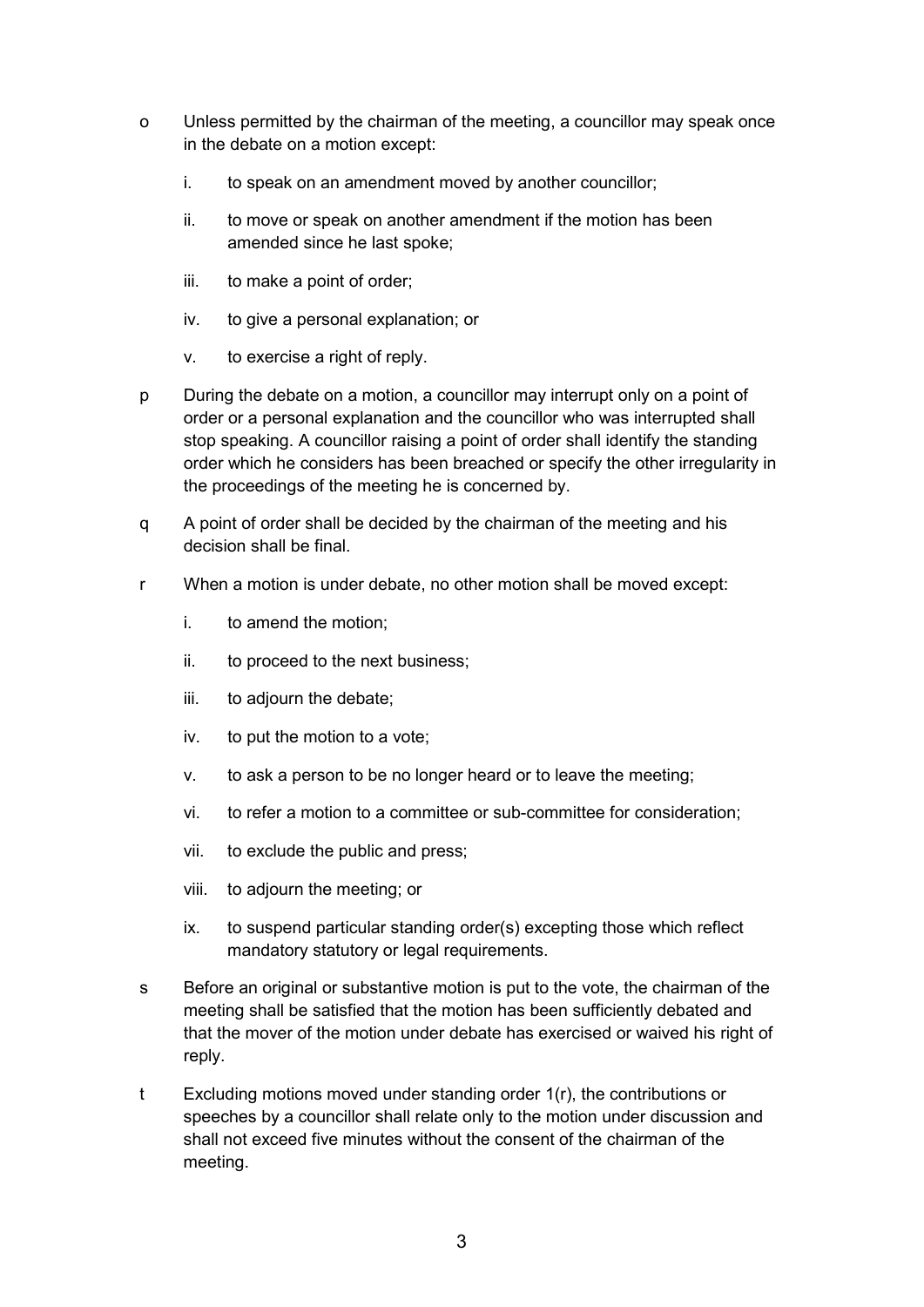#### <span id="page-3-0"></span> $2.$ **DISORDERLY CONDUCT AT MEETINGS**

- a No person shall obstruct the transaction of business at a meeting or behave offensively or improperly. If this standing order is ignored, the chairman of the meeting shall request such person(s) to moderate or improve their conduct.
- b If person(s) disregard the request of the chairman of the meeting to moderate or improve their conduct, any councillor or the chairman of the meeting may move that the person be no longer heard or be excluded from the meeting. The motion, if seconded, shall be put to the vote without discussion.
- c If a resolution made under standing order 2(b) is ignored, the chairman of the meeting may take further reasonable steps to restore order or to progress the meeting. This may include temporarily suspending or closing the meeting.

#### <span id="page-3-1"></span> $3<sub>1</sub>$ **MEETINGS GENERALLY**

- a **Meetings shall not take place in premises which at the time of the meeting are used for the supply of alcohol, unless no other premises are available free of charge or at a reasonable cost.**
- b **The minimum three clear days for notice of a meeting does not include the day on which notice was issued, the day of the meeting, a Sunday, a day of the Christmas break, a day of the Easter break or of a bank holiday or a day appointed for public thanksgiving or mourning.**
- c **The minimum three clear days' public notice for a meeting does not include the day on which the notice was issued or the day of the meeting unless the meeting is convened at shorter notice**
- d **Meetings shall be open to the public unless their presence is prejudicial to the public interest by reason of the confidential nature of the business to be transacted or for other special reasons. The public's exclusion from part or all of a meeting shall be by a resolution which shall give reasons for the public's exclusion.**
- e Members of the public may make representations, answer questions and give evidence at a meeting which they are entitled to attend in respect of the business on the agenda.
- f The period of time designated for public participation at a meeting in accordance with standing order 3(e) shall not exceed twenty minutes unless directed by the chairman of the meeting.
- g Subject to standing order 3(f), a member of the public shall not speak for more than five minutes.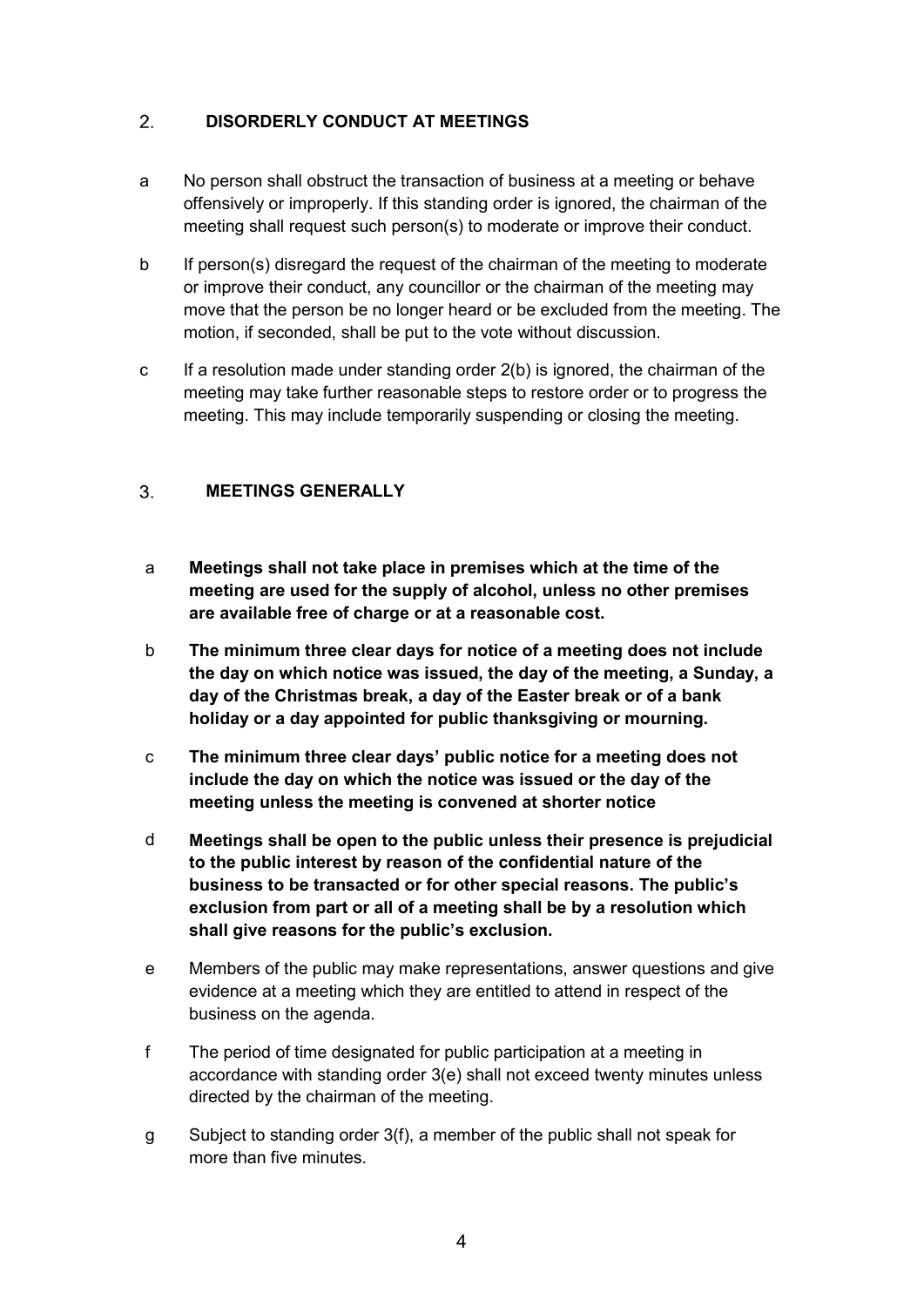- h In accordance with standing order  $3(e)$ , a question shall not require a response at the meeting nor start a debate on the question. The chairman of the meeting may direct that a written or oral response be given.
- i A person shall raise his hand when requesting to speak. .
- j A person who speaks at a meeting shall direct his comments to the chairman of the meeting.
- k Only one person is permitted to speak at a time. If more than one person wants to speak, the chairman of the meeting shall direct the order of speaking.
- l **Subject to standing order 3(m), a person who attends a meeting is permitted to report on the meeting whilst the meeting is open to the public. To "report" means to film, photograph, make an audio recording of meeting proceedings, use any other means for enabling persons not present to see or hear the meeting as it takes place or later or to report or to provide oral or written commentary about the meeting so that the report or commentary is available as the meeting takes place or later to persons not present.**
- m **A person present at a meeting may not provide an oral report or oral commentary about a meeting as it takes place without permission.**
- n **The press shall be provided with reasonable facilities for the taking of their report of all or part of a meeting at which they are entitled to be present.**
- o **Subject to standing orders which indicate otherwise, anything authorised or required to be done by, to or before the Chairman of the Council may in his absence be done by, to or before the Vice-Chairman of the Council.**
- p **The Chairman of the Council, if present, shall preside at a meeting. If the Chairman is absent from a meeting, the Vice-Chairman of the Council if present, shall preside. If both the Chairman and the Vice-Chairman are absent from a meeting, a councillor as chosen by the councillors present at the meeting shall preside at the meeting.**
- q **Subject to a meeting being quorate, all questions at a meeting shall be decided by a majority of the councillors and non-councillors with voting rights present and voting.**
- r **The chairman of a meeting may give an original vote on any matter put to the vote, and in the case of an equality of votes may exercise his casting vote whether or not he gave an original vote.**

*See standing orders 5(h) and (i) for the different rules that apply in the election of the Chairman of the Council at the annual meeting of the Council.*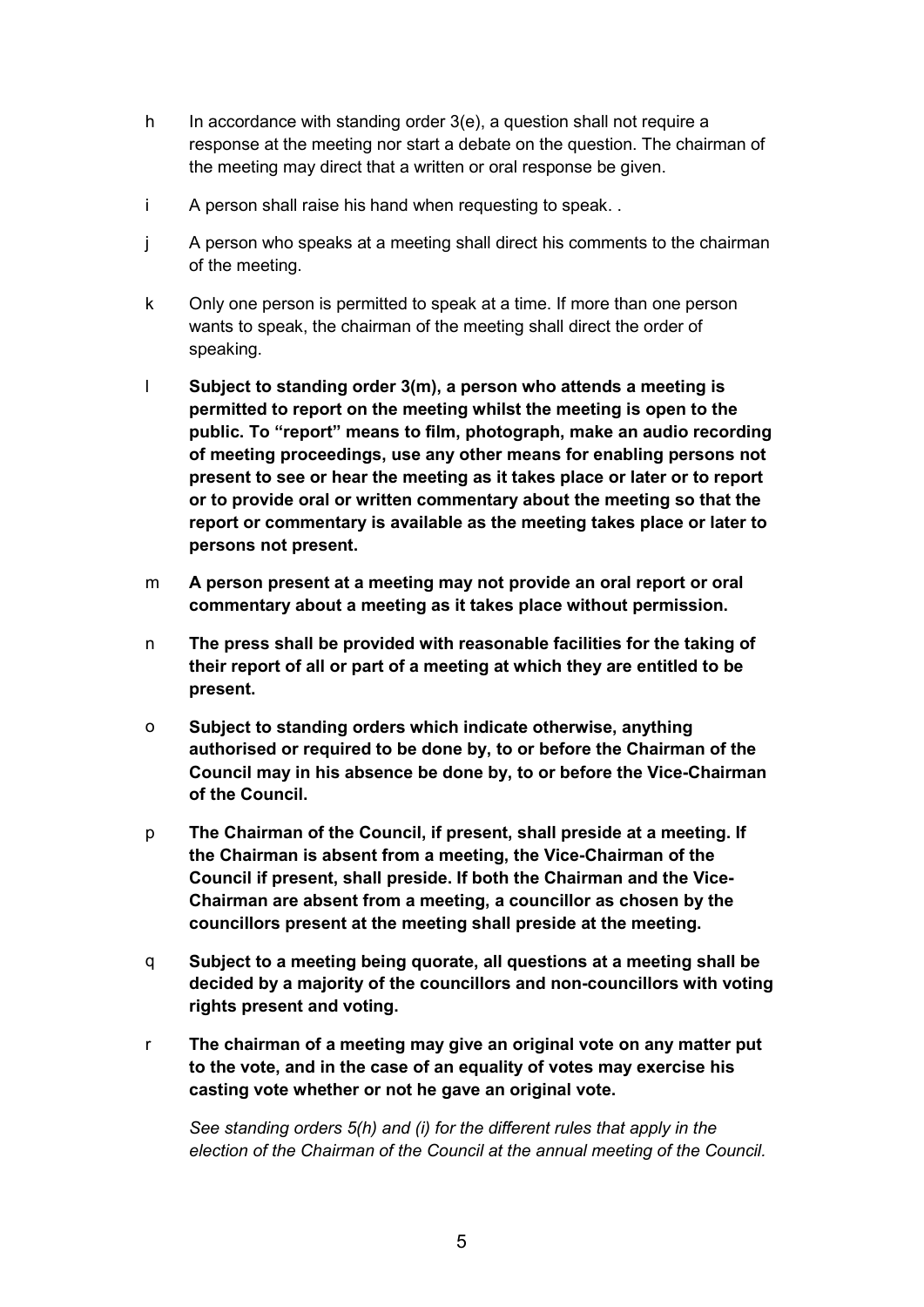- s **Unless standing orders provide otherwise, voting on a question shall be by a show of hands. At the request of a councillor, the voting on any question shall be recorded so as to show whether each councillor present and voting gave his vote for or against that question.** Such a request shall be made before moving on to the next item of business on the agenda.
- t The minutes of a meeting shall include an accurate record of the following:
	- i. the time and place of the meeting;
	- ii. the names of councillors who are present and the names of councillors who are absent;
	- iii. interests that have been declared by councillors and non-councillors with voting rights;
	- iv. the grant of dispensations (if any) to councillors and non-councillors with voting rights;
	- v. whether a councillor or non-councillor with voting rights left the meeting when matters that they held interests in were being considered;
	- vi. if there was a public participation session; and
	- vii. the resolutions made.
- u **A councillor or a non-councillor with voting rights who has a disclosable pecuniary interest or another interest as set out in the Council's code of conduct in a matter being considered at a meeting is subject to statutory limitations or restrictions under the code on his right to participate and vote on that matter.**
- v **No business may be transacted at a meeting unless at least one-third of the whole number of members of the Council are present and in no case shall the quorum of a meeting be less than three.**

*See standing order 4d(viii) for the quorum of a committee or sub-committee meeting.*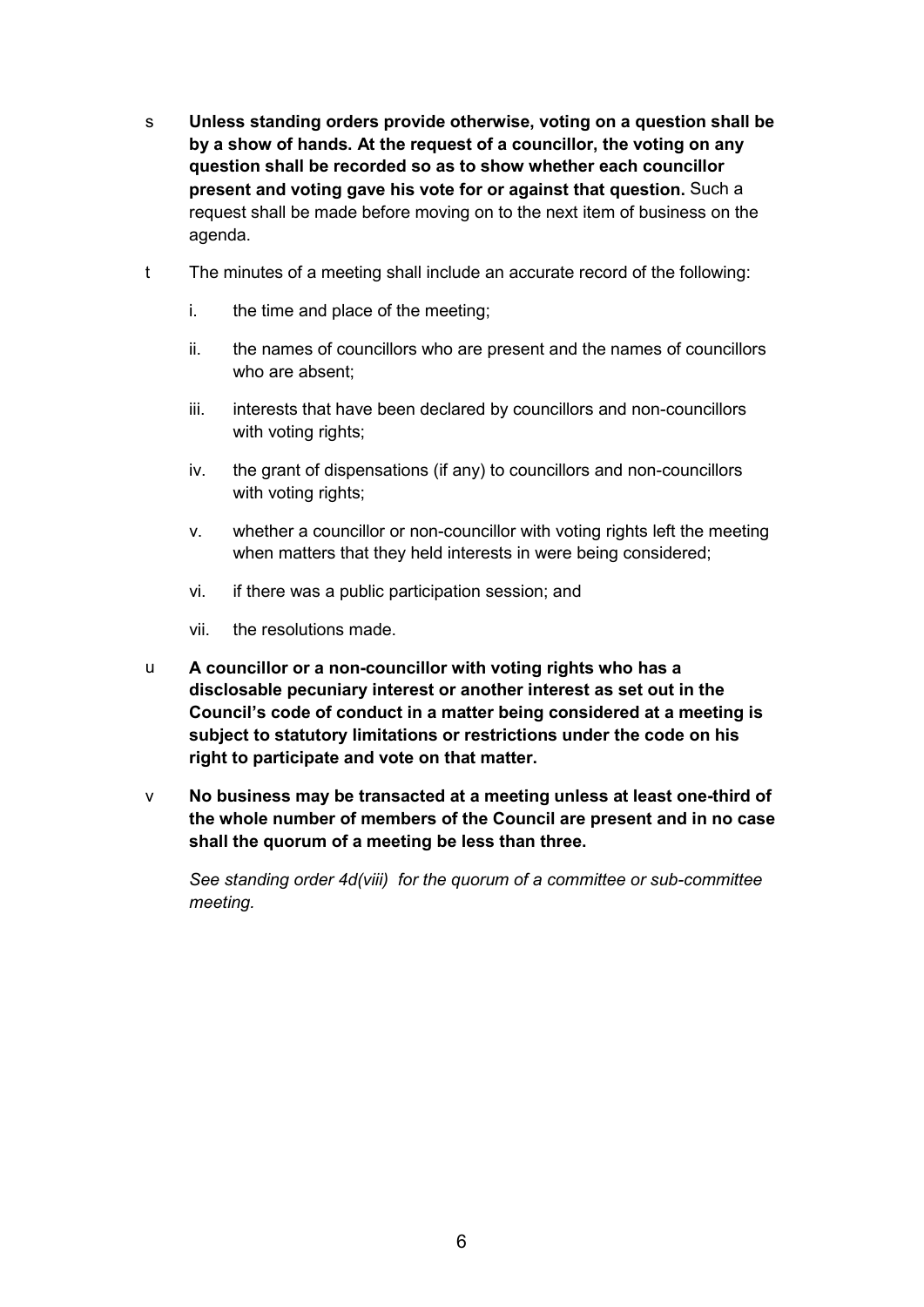w **If a meeting is or becomes inquorate no business shall be transacted** and the meeting shall be closed. The business on the agenda for the meeting shall be adjourned to another meeting.

#### <span id="page-6-0"></span> $\overline{4}$ . **COMMITTEES AND SUB-COMMITTEES**

- a **Unless the Council determines otherwise, a committee may appoint a sub-committee whose terms of reference and members shall be determined by the committee.**
- b **The members of a committee may include non-councillors unless it is a committee which regulates and controls the finances of the Council.**
- c **Unless the Council determines otherwise, all the members of an advisory committee and a sub-committee of the advisory committee may be noncouncillors.**
- d The Council may appoint standing committees or other committees as may be necessary, and:
	- i. shall determine their terms of reference;
	- ii. shall determine the number and time of the ordinary meetings of a standing committee up until the date of the next annual meeting of the Council;
	- iii. shall permit a committee, other than in respect of the ordinary meetings of a committee, to determine the number and time of its meetings;
	- iv. shall, subject to standing orders 4(b) and (c), appoint and determine the terms of office of members of such a committee;
	- v. may, subject to standing orders 4(b) and (c), appoint and determine the terms of office of the substitute members to a committee whose role is to replace the ordinary members at a meeting of a committee if the ordinary members of the committee confirm to the Proper Officer two days before the meeting that they are unable to attend;
	- vi. shall, after it has appointed the members of a standing committee, appoint the chairman of the standing committee;
	- vii. shall permit a committee other than a standing committee, to appoint its own chairman at the first meeting of the committee;
	- viii. shall determine the place, notice requirements and quorum for a meeting of a committee and a sub-committee which, in both cases, shall be no less than three;
	- ix. shall determine if the public may participate at a meeting of a committee;
	- x. shall determine if the public and press are permitted to attend the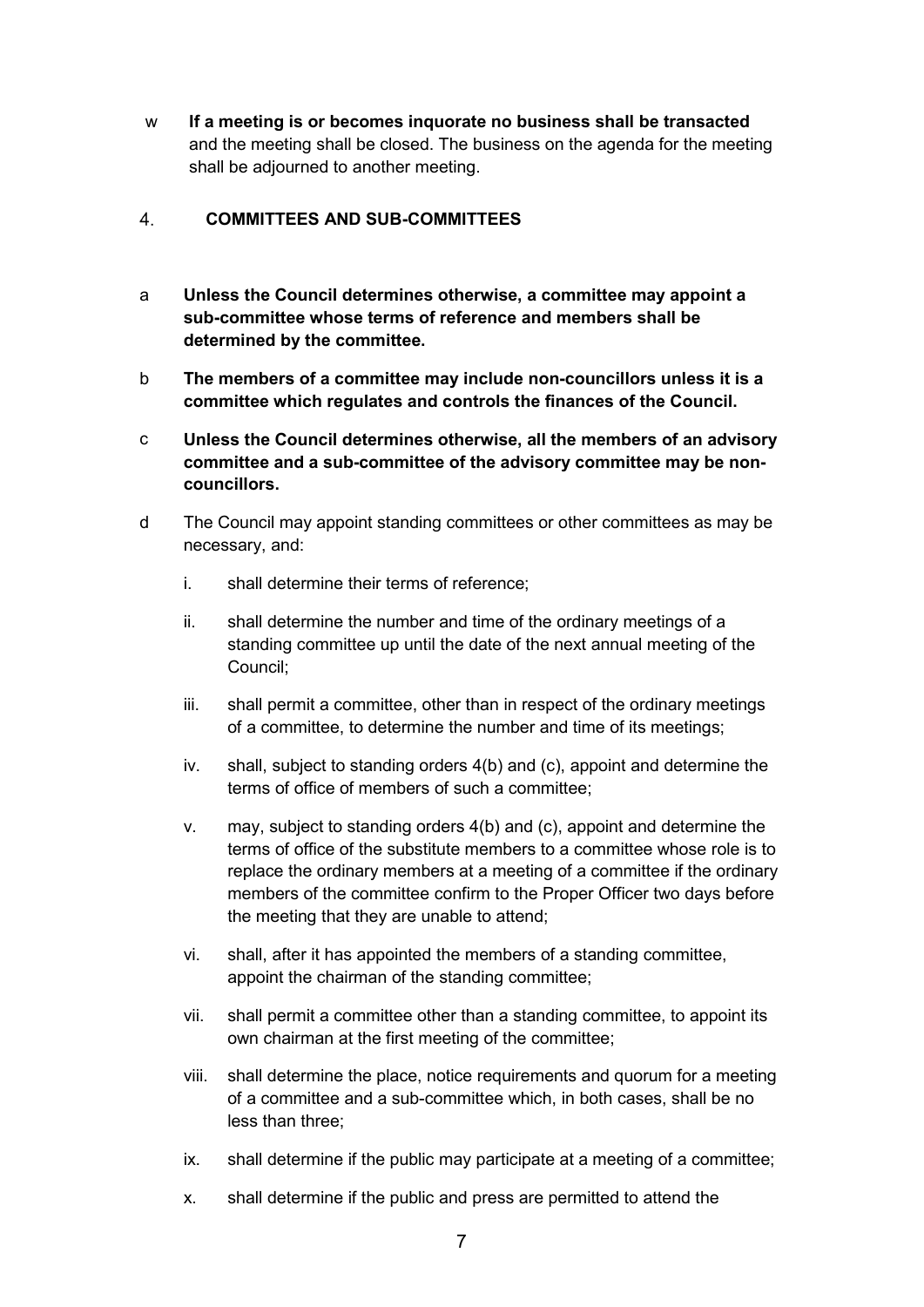meetings of a sub-committee and also the advance public notice requirements, if any, required for the meetings of a sub-committee;

- xi. shall determine if the public may participate at a meeting of a subcommittee that they are permitted to attend; and
- xii. may dissolve a committee or a sub-committee.

#### <span id="page-7-0"></span>**ORDINARY COUNCIL MEETINGS**   $5^{\circ}$

- a **In an election year, the annual meeting of the Council shall be held on or within 14 days following the day on which the councillors elected take office.**
- b **In a year which is not an election year, the annual meeting of the Council shall be held on such day in May as the Council decides.**
- c **If no other time is fixed, the annual meeting of the Council shall take place at 6.45pm.**
- d **In addition to the annual meeting of the Council, at least three other ordinary meetings shall be held in each year on such dates and times as the Council decides.**
- e **The first business conducted at the annual meeting of the Council shall be the election of the Chairman and Vice-Chairman (if there is one) of the Council.**
- f **The Chairman of the Council, unless he has resigned or becomes disqualified, shall continue in office and preside at the annual meeting until his successor is elected at the next annual meeting of the Council.**
- g **The Vice-Chairman of the Council, if there is one, unless he resigns or becomes disqualified, shall hold office until immediately after the election of the Chairman of the Council at the next annual meeting of the Council.**
- h **In an election year, if the current Chairman of the Council has not been re-elected as a member of the Council, he shall preside at the annual meeting until a successor Chairman of the Council has been elected. The current Chairman of the Council shall not have an original vote in respect of the election of the new Chairman of the Council but shall give a casting vote in the case of an equality of votes.**
- i **In an election year, if the current Chairman of the Council has been reelected as a member of the Council, he shall preside at the annual meeting until a new Chairman of the Council has been elected. He may exercise an original vote in respect of the election of the new Chairman of the Council and shall give a casting vote in the case of an equality of votes.**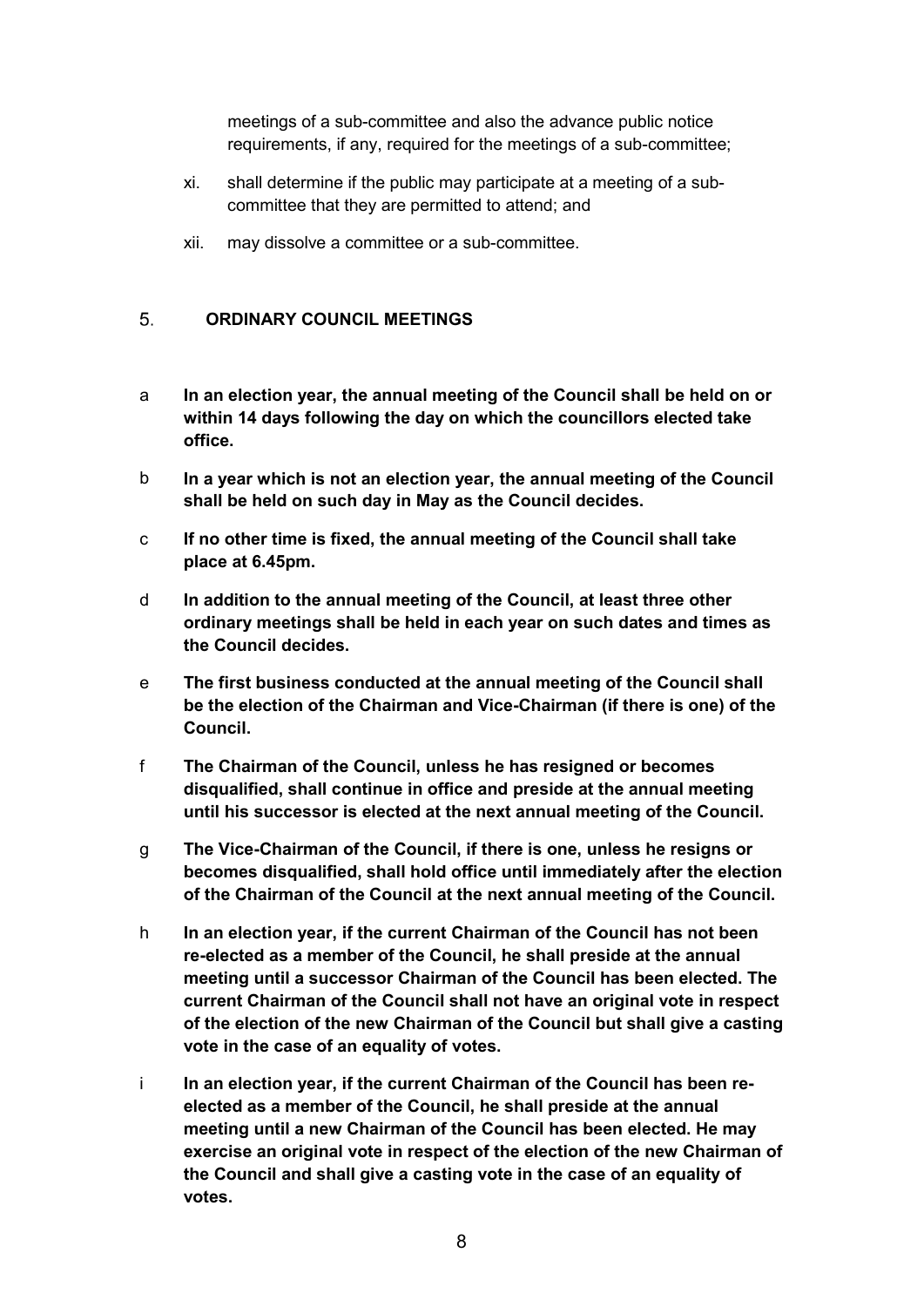- j Following the election of the Chairman of the Council and Vice-Chairman (if there is one) of the Council at the annual meeting, the business shall include:
	- i. **In an election year, delivery by the Chairman of the Council and councillors of their acceptance of office forms unless the Council resolves for this to be done at a later date. In a year which is not an election year, delivery by the Chairman of the Council of his acceptance of office form unless the Council resolves for this to be done at a later date;**
	- ii. Confirmation of the accuracy of the minutes of the last meeting of the Council;
	- iii. Receipt of the minutes of the last meeting of a committee;
	- iv. Consideration of the recommendations made by a committee;
	- v. Review of delegation arrangements to committees, sub-committees, staff and other local authorities;
	- vi. Review of the terms of reference for committees;
	- vii. Appointment of members to existing committees;
	- viii. Appointment of any new committees in accordance with standing order 4;
	- ix. Review and adoption of appropriate standing orders and financial regulations;
	- x. Review of arrangements (including legal agreements) with other local authorities, not-for-profit bodies and businesses.
	- xi. Review of representation on or work with external bodies and arrangements for reporting back;
	- xii. In an election year, to make arrangements with a view to the Council becoming eligible to exercise the general power of competence in the future;
	- xiii. Review of inventory of land and other assets including buildings and office equipment;
	- xiv. Confirmation of arrangements for insurance cover in respect of all insurable risks;
	- xv. Review of the Council's and/or staff subscriptions to other bodies;
	- xvi. Review of the Council's complaints procedure;
	- xvii. Review of the Council's policies, procedures and practices in respect of its obligations under freedom of information and data protection legislation (*see also standing orders 11, 20 and 21*);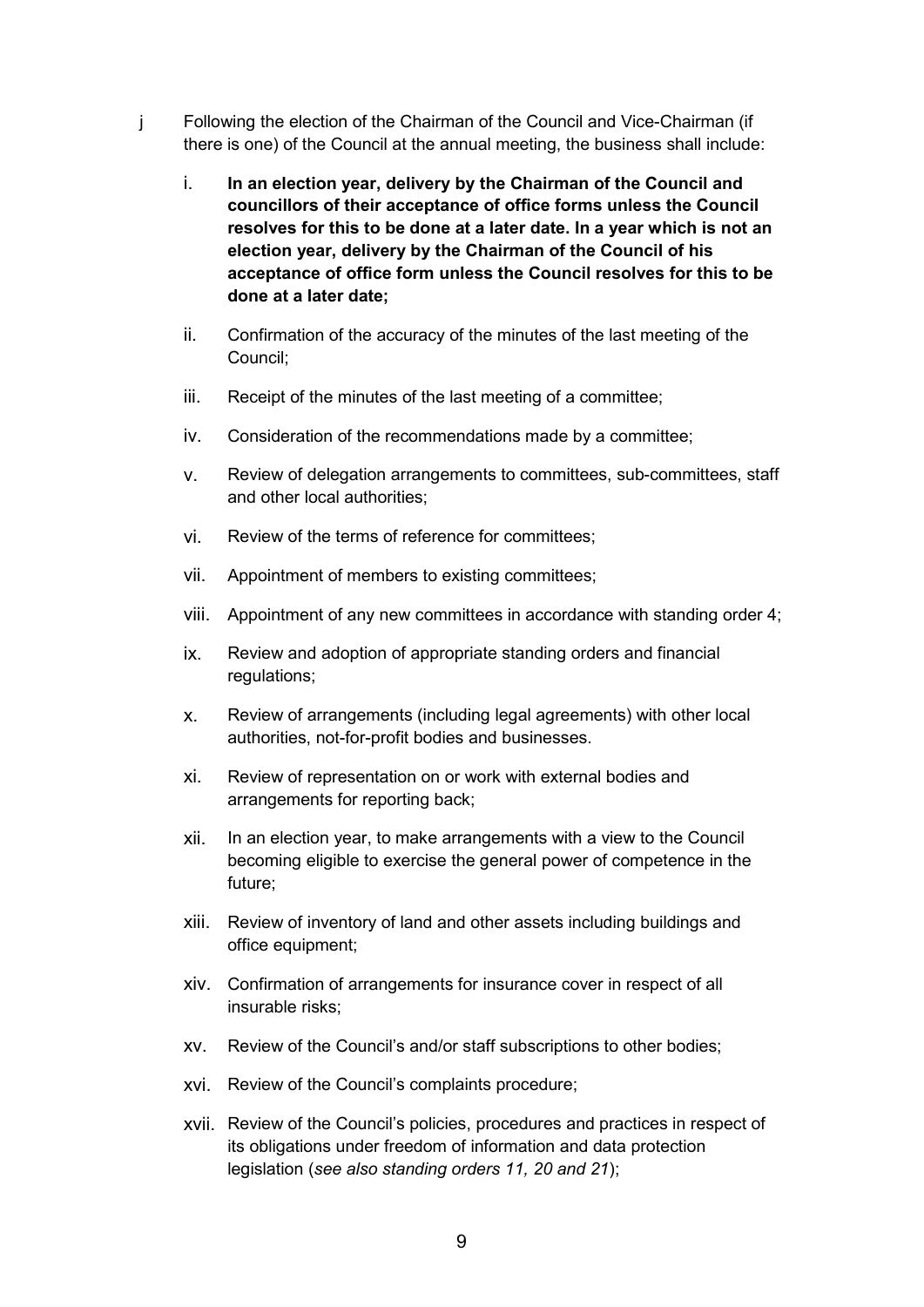- xviii. Review of the Council's policy for dealing with the press/media;
- xix. Review of the Council's employment policies and procedures;
- xx. Review of the Council's expenditure incurred under s.137 of the Local Government Act 1972 or the general power of competence.
- xxi. Determining the time and place of ordinary meetings of the Council up to and including the next annual meeting of the Council.

### <span id="page-9-0"></span>6. **EXTRAORDINARY MEETINGS OF THE COUNCIL, COMMITTEES AND SUB-COMMITTEES**

- a **The Chairman of the Council may convene an extraordinary meeting of the Council at any time.**
- b **If the Chairman of the Council does not call an extraordinary meeting of the Council within seven days of having been requested in writing to do so by two councillors, any two councillors may convene an extraordinary meeting of the Council. The public notice giving the time, place and agenda for such a meeting shall be signed by the two councillors.**
- c The chairman of a committee or a sub-committee may convene an extraordinary meeting of the committee or the sub-committee at any time.
- d If the chairman of a committee or a sub-committee does not call an extraordinary meeting within seven days of having been requested to do so by two members of the committee or the sub-committee, any two members of the committee or the sub-committee may convene an extraordinary meeting of the committee or a sub-committee.

#### <span id="page-9-1"></span> $\overline{7}$ . **PREVIOUS RESOLUTIONS**

- a A resolution shall not be reversed within six months except either by a special motion, which requires written notice by at least six councillors to be given to the Proper Officer in accordance with standing order 9, or by a motion moved in pursuance of the recommendation of a committee or a sub-committee.
- b When a motion moved pursuant to standing order 7(a) has been disposed of, no similar motion may be moved for a further six months.

#### <span id="page-9-2"></span>**VOTING ON APPOINTMENTS** 8.

a Where more than two persons have been nominated for a position to be filled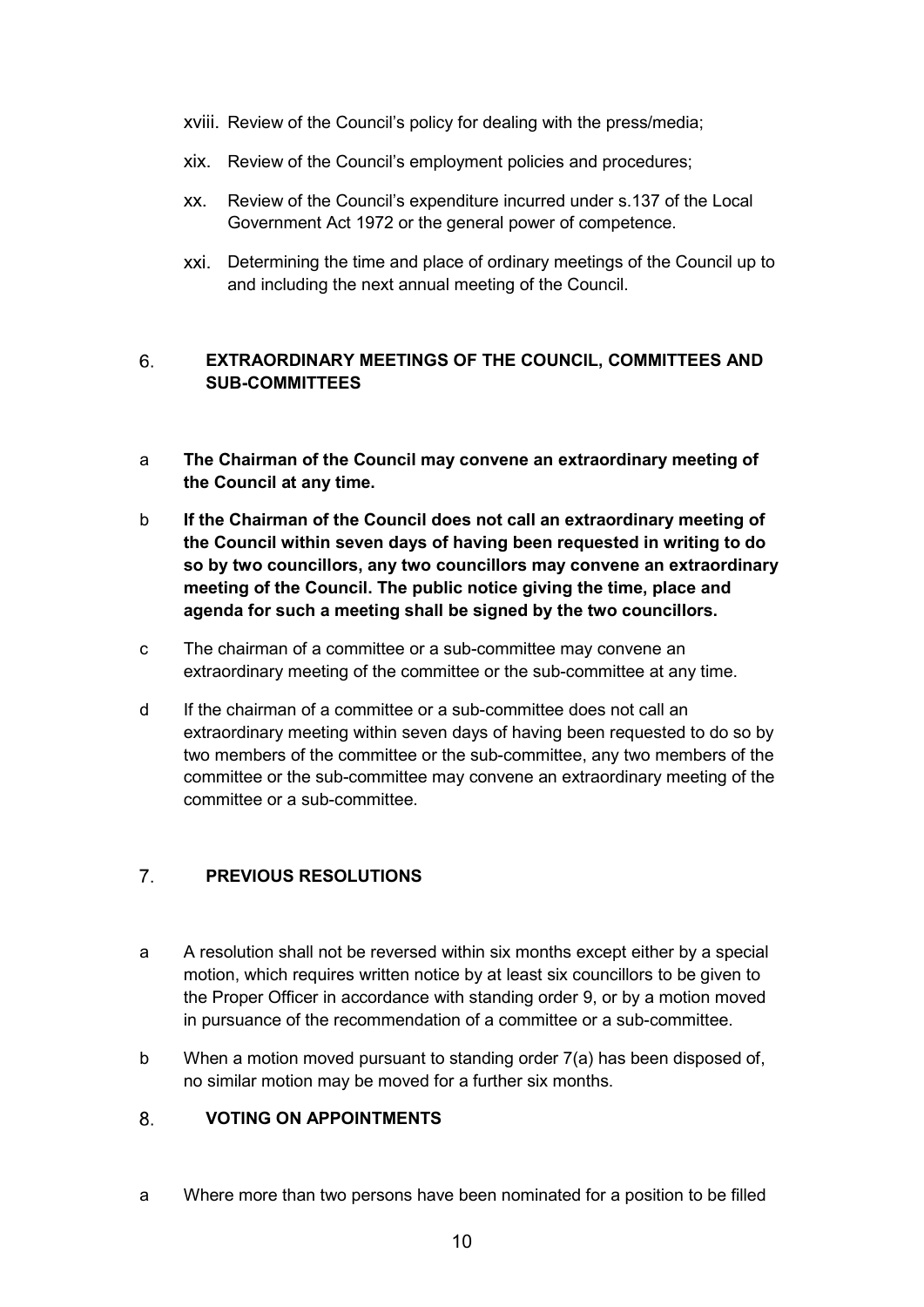by the Council and none of those persons has received an absolute majority of votes in their favour, the name of the person having the least number of votes shall be struck off the list and a fresh vote taken. This process shall continue until a majority of votes is given in favour of one person. A tie in votes may be settled by the casting vote exercisable by the chairman of the meeting.

## 9 **MOTIONS FOR A MEETING THAT REQUIRE WRITTEN NOTICE TO BE GIVEN TO THE PROPER OFFICER**

- a A motion shall relate to the responsibilities of the meeting for which it is tabled and in any event shall relate to the performance of the Council's statutory functions, powers and obligations or an issue which specifically affects the Council's area or its residents.
- b No motion may be moved at a meeting unless it is on the agenda and the mover has given written notice of its wording to the Proper Officer at least five clear days before the meeting. Clear days do not include the day of the notice or the day of the meeting.
- c The Proper Officer may, before including a motion on the agenda received in accordance with standing order 9(b), correct obvious grammatical or typographical errors in the wording of the motion.
- d If the Proper Officer considers the wording of a motion received in accordance with standing order 9(b) is not clear in meaning, the motion shall be rejected until the mover of the motion resubmits it, so that it can be understood, in writing, to the Proper Officer at least two clear days before the meeting.
- e If the wording or subject of a proposed motion is considered improper, the Proper Officer shall consult with the chairman of the forthcoming meeting or, as the case may be, the councillors who have convened the meeting, to consider whether the motion shall be included in the agenda or rejected.
- f The decision of the Proper Officer as to whether or not to include the motion on the agenda shall be final.
- g Motions received shall be recorded and numbered in the order that they are received.
- h Motions rejected shall be recorded with an explanation by the Proper Officer of the reason for rejection.

#### <span id="page-10-0"></span> $10<sub>1</sub>$ **MOTIONS AT A MEETING THAT DO NOT REQUIRE WRITTEN NOTICE**

a The following motions may be moved at a meeting without written notice to the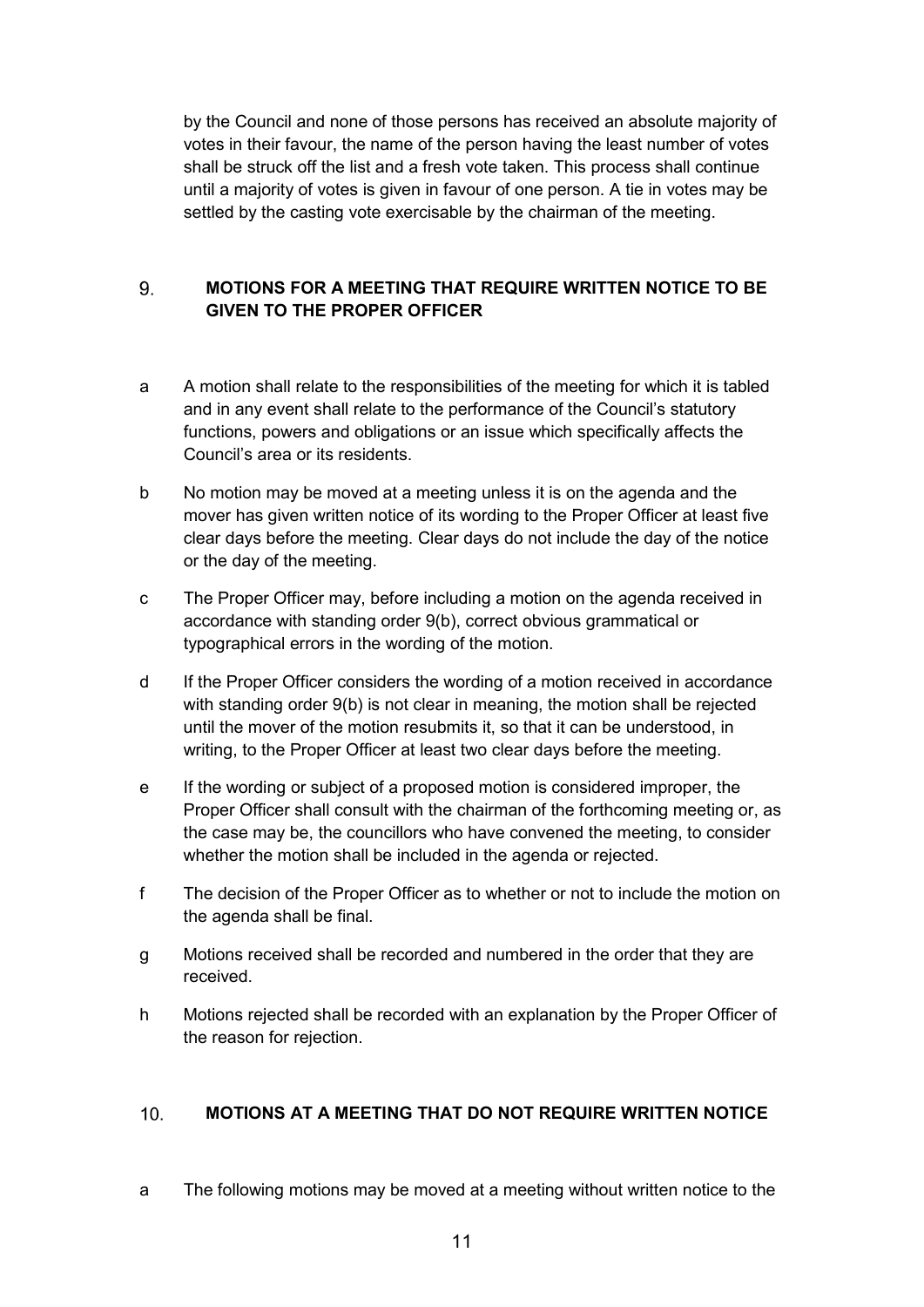Proper Officer:

- i. to correct an inaccuracy in the draft minutes of a meeting;
- ii. to move to a vote;
- iii. to defer consideration of a motion;
- iv. to refer a motion to a particular committee or sub-committee;
- v. to appoint a person to preside at a meeting;
- vi. to change the order of business on the agenda;
- vii. to proceed to the next business on the agenda;
- viii. to require a written report;
- ix. to appoint a committee or sub-committee and their members;
- x. to extend the time limits for speaking;
- xi. to exclude the press and public from a meeting in respect of confidential or other information which is prejudicial to the public interest;
- xii. to not hear further from a councillor or a member of the public;
- xiii. to exclude a councillor or member of the public for disorderly conduct;
- xiv. to temporarily suspend the meeting;
- xv. to suspend a particular standing order (unless it reflects mandatory statutory or legal requirements);
- xvi. to adjourn the meeting; or
- xvii. to close the meeting.

#### <span id="page-11-0"></span> $11.$ **MANAGEMENT OF INFORMATION**

*See also standing order 20.*

- a **The Council shall have in place and keep under review, technical and organisational measures to keep secure information (including personal data) which it holds in paper and electronic form. Such arrangements shall include deciding who has access to personal data and encryption of personal data.**
- b **The Council shall have in place, and keep under review, policies for the retention and safe destruction of all information (including personal data) which it holds in paper and electronic form. The Council's retention**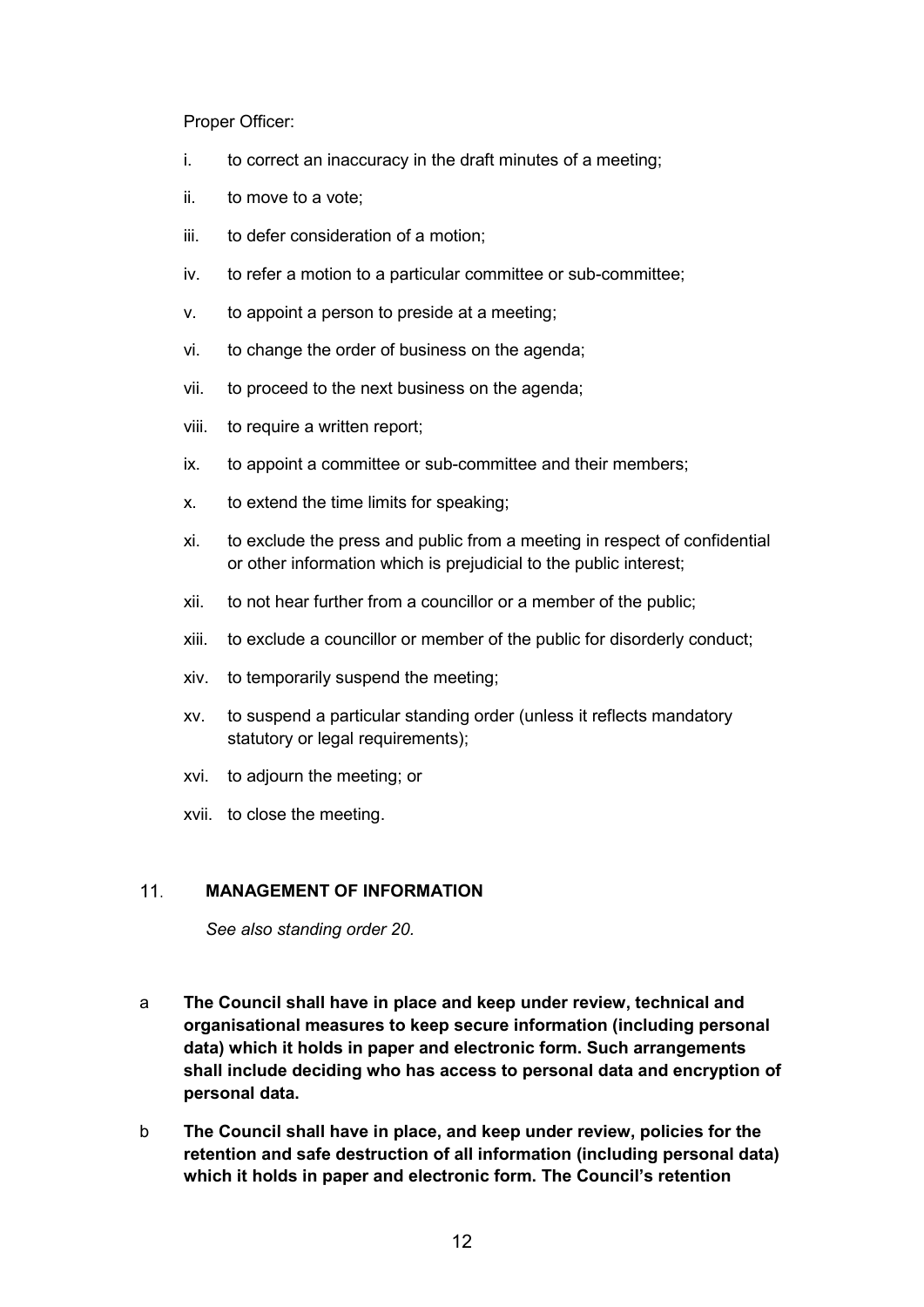**policy shall confirm the period for which information (including personal data) shall be retained or if this is not possible the criteria used to determine that period (e.g. the Limitation Act 1980).**

- c **The agenda, papers that support the agenda and the minutes of a meeting shall not disclose or otherwise undermine confidential information or personal data without legal justification.**
- d **Councillors, staff, the Council's contractors and agents shall not disclose confidential information or personal data without legal justification.**

#### <span id="page-12-0"></span> $12.$ **DRAFT MINUTES**

- a If the draft minutes of a preceding meeting have been served on councillors with the agenda to attend the meeting at which they are due to be approved for accuracy, they shall be taken as read.
- b There shall be no discussion about the draft minutes of a preceding meeting except in relation to their accuracy. A motion to correct an inaccuracy in the draft minutes shall be moved in accordance with standing order 10(a)(i).
- c The accuracy of draft minutes, including any amendment(s) made to them, shall be confirmed by resolution and shall be signed by the chairman of the meeting and stand as an accurate record of the meeting to which the minutes relate.
- d If the chairman of the meeting does not consider the minutes to be an accurate record of the meeting to which they relate, he shall sign the minutes and include a paragraph in the following terms or to the same effect:

"The chairman of this meeting does not believe that the minutes of the meeting of the ( ) held on [date] in respect of ( ) were a correct record but his view was not upheld by the meeting and the minutes are confirmed as an accurate record of the proceedings."

e Subject to the publication of draft minutes in accordance with standing order 12(e) and standing order 20(a) and following a resolution which confirms the accuracy of the minutes of a meeting, the draft minutes or recordings of the meeting for which approved minutes exist shall be destroyed.

#### <span id="page-12-1"></span> $13<sub>1</sub>$ **CODE OF CONDUCT AND DISPENSATIONS**

*See also standing order 3(u).*

a All councillors and non-councillors with voting rights shall observe the code of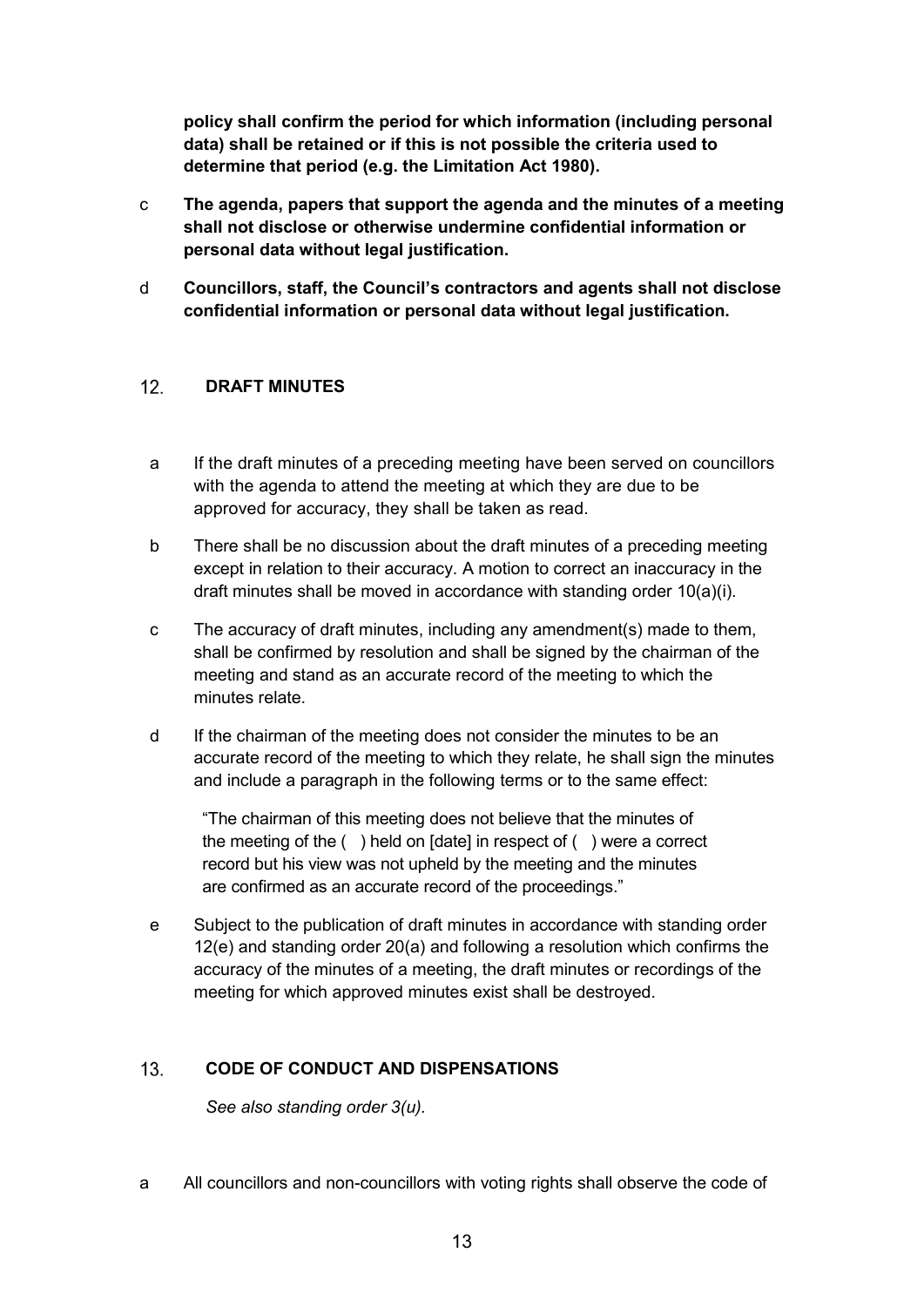conduct adopted by the Council.

- b Unless he has been granted a dispensation, a councillor or non-councillor with voting rights shall withdraw from a meeting when it is considering a matter in which he has a disclosable pecuniary interest. He may return to the meeting after it has considered the matter in which he had the interest.
- c Unless he has been granted a dispensation, a councillor or non-councillor with voting rights shall withdraw from a meeting when it is considering a matter in which he has another interest if so required by the Council's code of conduct. He may return to the meeting after it has considered the matter in which he had the interest.
- d **Dispensation requests shall be in writing and submitted to the Proper Officer** as soon as possible before the meeting, or failing that, at the start of the meeting for which the dispensation is required.
- e A decision as to whether to grant a dispensation shall be made by the Proper Officer and that decision is final.
- f A dispensation request shall confirm:
	- i. the description and the nature of the disclosable pecuniary interest or other interest to which the request for the dispensation relates;
	- ii. whether the dispensation is required to participate at a meeting in a discussion only or a discussion and a vote;
	- iii. the date of the meeting or the period (not exceeding four years) for which the dispensation is sought; and
	- iv. an explanation as to why the dispensation is sought.
- g Subject to standing orders 13(d) and (f), a dispensation request shall be considered by the Proper Officer before the meeting or, if this is not possible, at the start of the meeting for which the dispensation is required.
- **h A dispensation may be granted in accordance with standing order 13(e) if having regard to all relevant circumstances any of the following apply:**
	- **i. without the dispensation the number of persons prohibited from participating in the particular business would be so great a proportion of the meeting transacting the business as to impede the transaction of the business;**
	- **ii. granting the dispensation is in the interests of persons living in the Council's area; or**
	- **iii. it is otherwise appropriate to grant a dispensation.**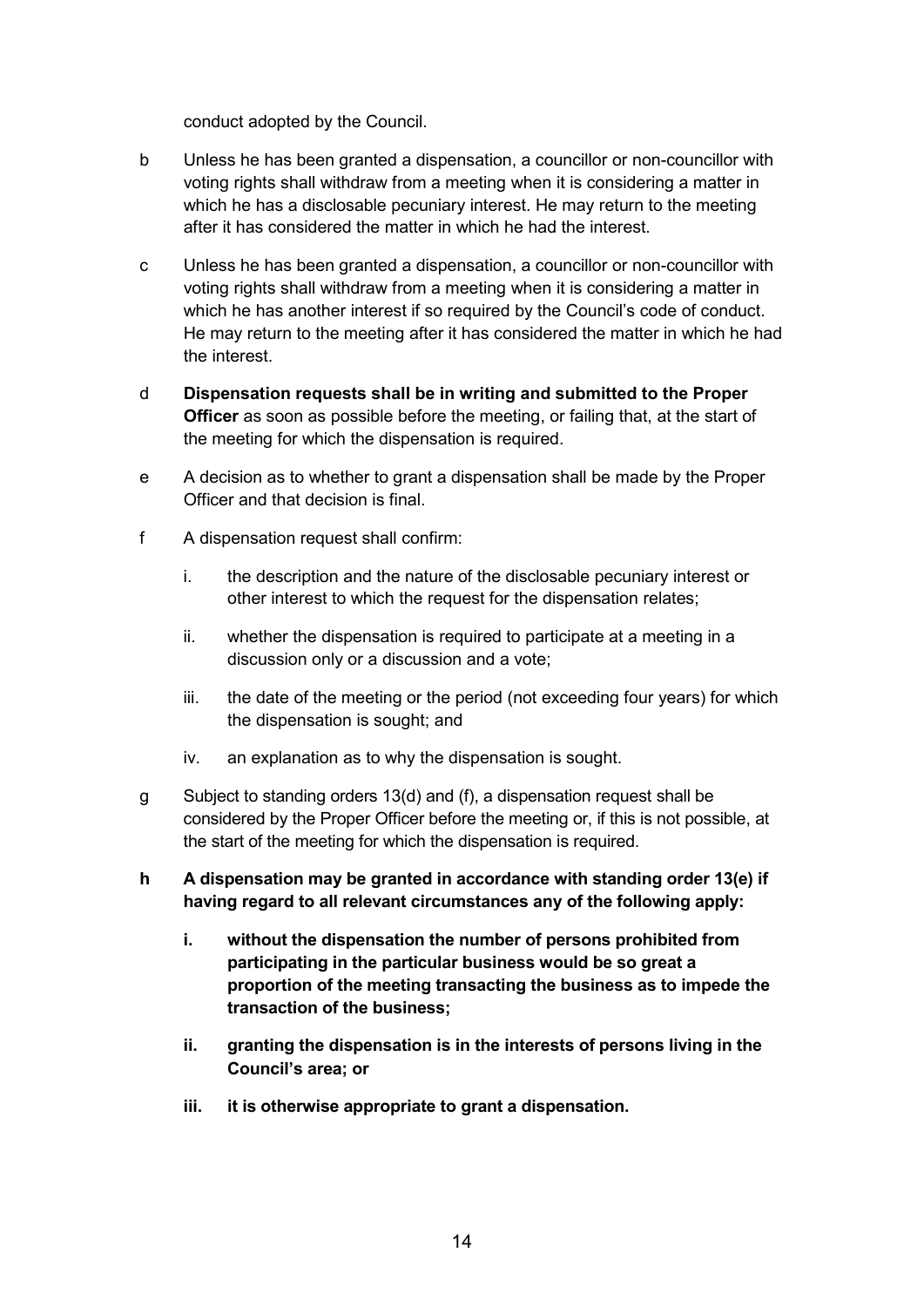#### <span id="page-14-0"></span> $14.$ **CODE OF CONDUCT COMPLAINTS**

- a Upon notification by the District Council that it is dealing with a complaint that a councillor or non-councillor with voting rights has breached the Council's code of conduct, the Proper Officer shall, subject to standing order 11, report this to the Council.
- b Where the notification in standing order 14(a) relates to a complaint made by the Proper Officer, the Proper Officer shall notify the Chairman of Council of this fact, and the Chairman shall nominate another staff member to assume the duties of the Proper Officer in relation to the complaint until it has been determined and the Council has agreed what action, if any, to take in accordance with standing order 14(d).
- c The Council may:
	- i. provide information or evidence where such disclosure is necessary to investigate the complaint or is a legal requirement;
	- ii. seek information relevant to the complaint from the person or body with statutory responsibility for investigation of the matter;
- d **Upon notification by the District Council that a councillor or noncouncillor with voting rights has breached the Council's code of conduct, the Council shall consider what, if any, action to take against him. Such action excludes disqualification or suspension from office.**

#### <span id="page-14-1"></span> $15<sub>1</sub>$ **PROPER OFFICER**

- a The Proper Officer shall be either (i) the clerk or (ii) other staff member(s) nominated by the Council to undertake the work of the Proper Officer when the Proper Officer is absent.
- b The Proper Officer shall:
	- i. **at least three clear days before a meeting of the council, a committee** or a sub-committee**,**
		- **serve on councillors by delivery or post at their residences or by email authenticated in such manner as the Proper Officer thinks fit, a signed summons confirming the time, place and the agenda provided the councillor has consented to service by email, and**
		- **Provide, in a conspicuous place, public notice of the time, place and agenda (provided that the public notice with agenda of an extraordinary meeting of the Council convened by councillors is signed by them).**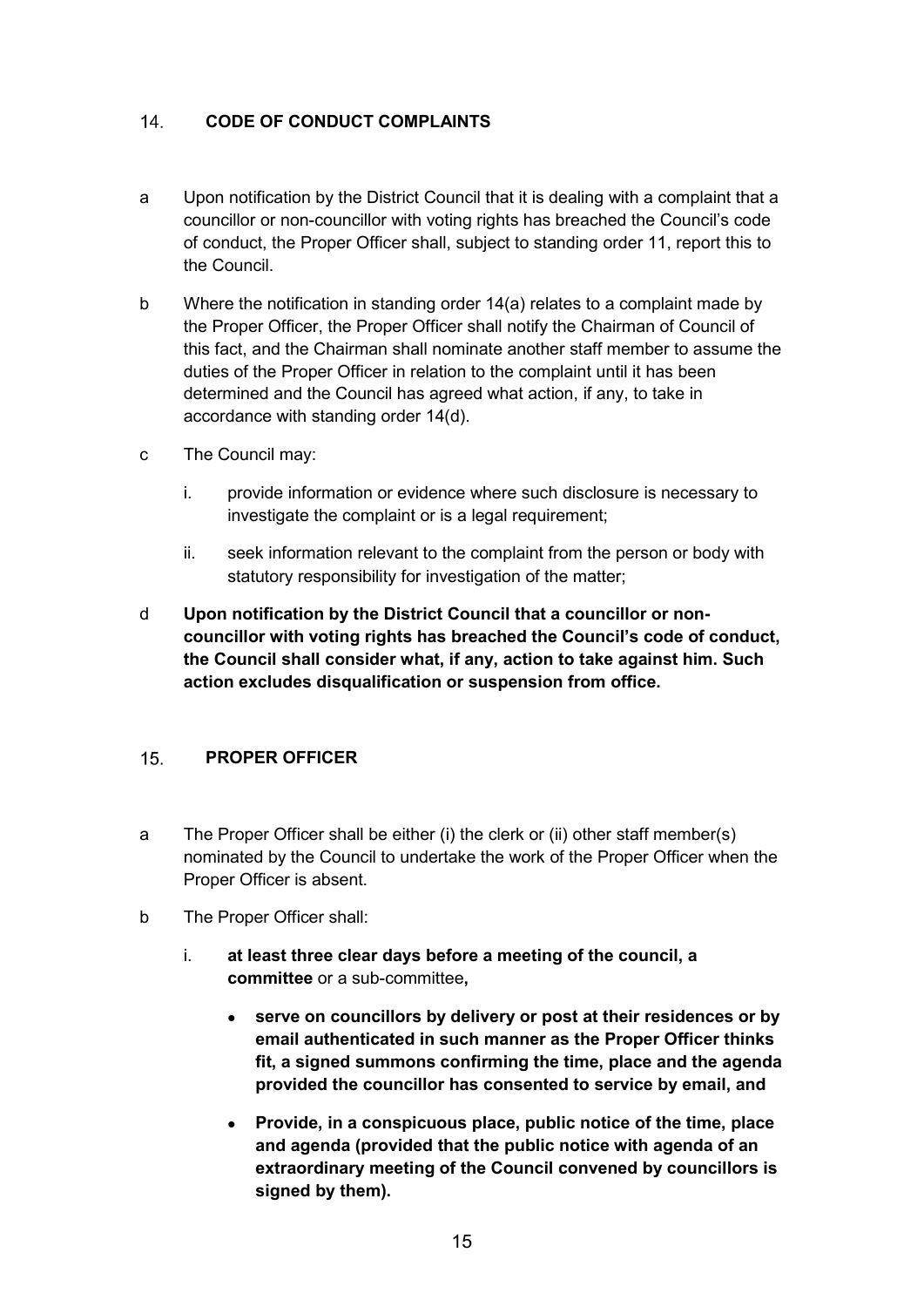*See standing order 3(b) for the meaning of clear days for a meeting of a full council and standing order 3(c) for the meaning of clear days for a meeting of a committee;*

- ii. subject to standing order 9, include on the agenda all motions in the order received unless a councillor has given written notice at least ( ) days before the meeting confirming his withdrawal of it;
- iii. **convene a meeting of the Council for the election of a new Chairman of the Council, occasioned by a casual vacancy in his office;**
- iv. **facilitate inspection of the minute book by local government electors;**
- v. **receive and retain copies of byelaws made by other local authorities;**
- vi. hold acceptance of office forms from councillors;
- vii. hold a copy of every councillor's register of interests;
- viii. assist with responding to requests made under freedom of information legislation and rights exercisable under data protection legislation, in accordance with the Council's relevant policies and procedures;
- ix. liaise, as appropriate, with the Council's Data Protection Officer(if the is one);
- x. receive and send general correspondence and notices on behalf of the Council except where there is a resolution to the contrary;
- xi. assist in the organisation of, storage of, access to, security of and destruction of information held by the Council in paper and electronic form subject to the requirements of data protection and freedom of information legislation and other legitimate requirements (e.g. the Limitation Act 1980);
- xii. arrange for legal deeds to be executed; (*see also standing order 23);*
- xiii. arrange or manage the prompt authorisation, approval, and instruction regarding any payments to be made by the Council in accordance with its financial regulations;
- xiv. record every planning application notified to the Council and the Council's response to the local planning authority in a book for such purpose;
- xv. refer a planning application received by the Council to the Chairman or in his absence the Vice-Chairman of the Council within two working days of receipt to facilitate an extraordinary meeting if the nature of a planning application requires consideration before the next ordinary meeting of the Council;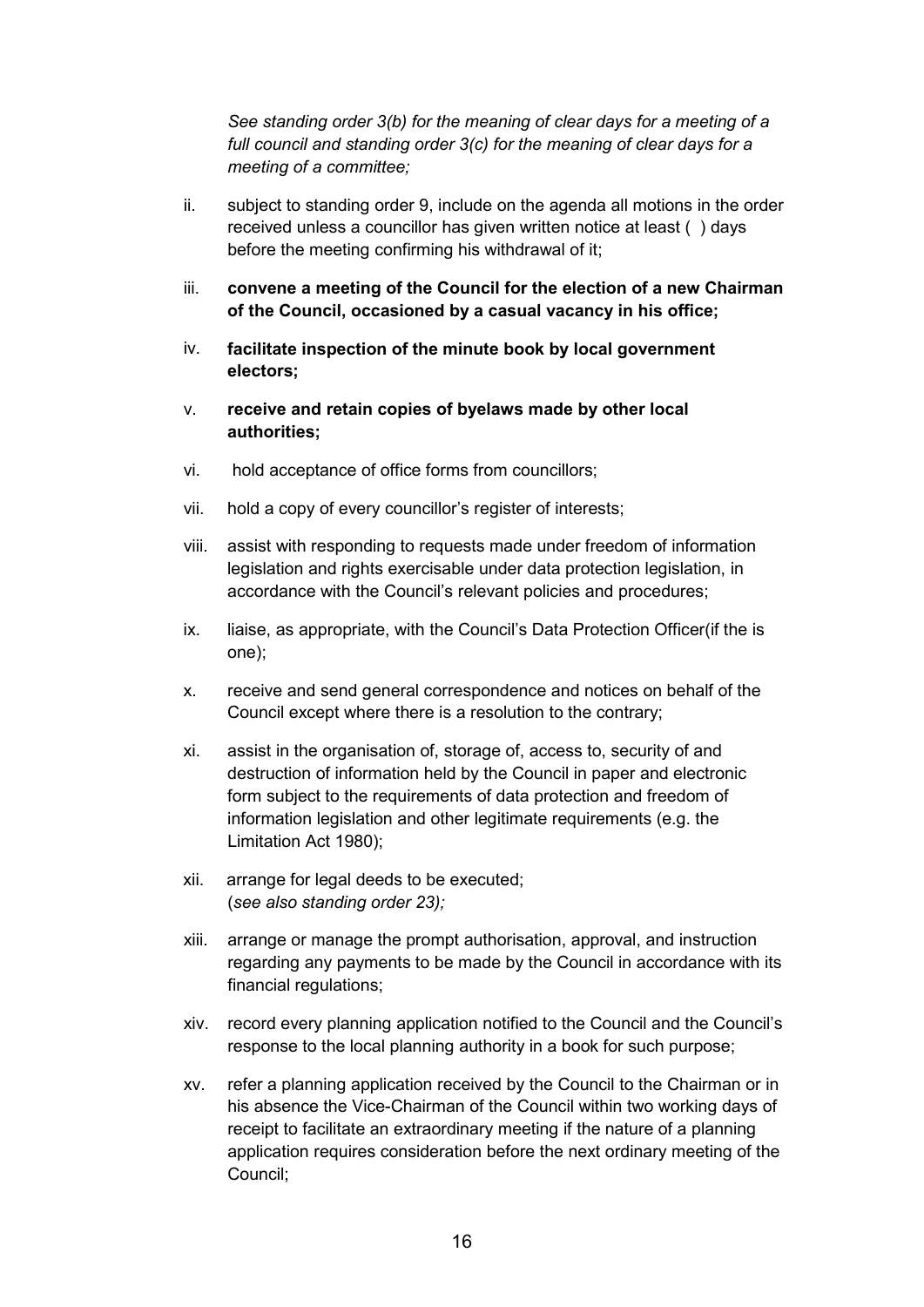- xvi. manage access to information about the Council via the publication scheme; and
- xvii. retain custody of the seal of the Council (if there is one) which shall not be used without a resolution to that effect. (s*ee also standing order 23).*

#### <span id="page-16-0"></span> $16.$ **RESPONSIBLE FINANCIAL OFFICER**

a The Council shall appoint appropriate staff member(s) to undertake the work of the Responsible Financial Officer when the Responsible Financial Officer is absent.

#### <span id="page-16-1"></span> $17<sub>1</sub>$ **ACCOUNTS AND ACCOUNTING STATEMENTS**

- a "Proper practices" in standing orders refer to the most recent version of "Governance and Accountability for Local Councils – a Practitioners' Guide".
- b All payments by the Council shall be authorised, approved and paid in accordance with the law, proper practices and the Council's financial regulations.
- c The Responsible Financial Officer shall supply to each councillor as soon as practicable after 30 June, 30 September and 31 December in each year a statement to summarise:
	- i. the Council's receipts and payments (or income and expenditure) for each quarter;
	- ii. the Council's aggregate receipts and payments (or income and expenditure) for the year to date;
	- iii. the balances held at the end of the quarter being reported and

which includes a comparison with the budget for the financial year and highlights any actual or potential overspends.

- d As soon as possible after the financial year end at 31 March, the Responsible Financial Officer shall provide:
	- i. each councillor with a statement summarising the Council's receipts and payments (or income and expenditure) for the last quarter and the year to date for information; and
	- ii. to the Council the accounting statements for the year in the form of Section 2 of the annual governance and accountability return, as required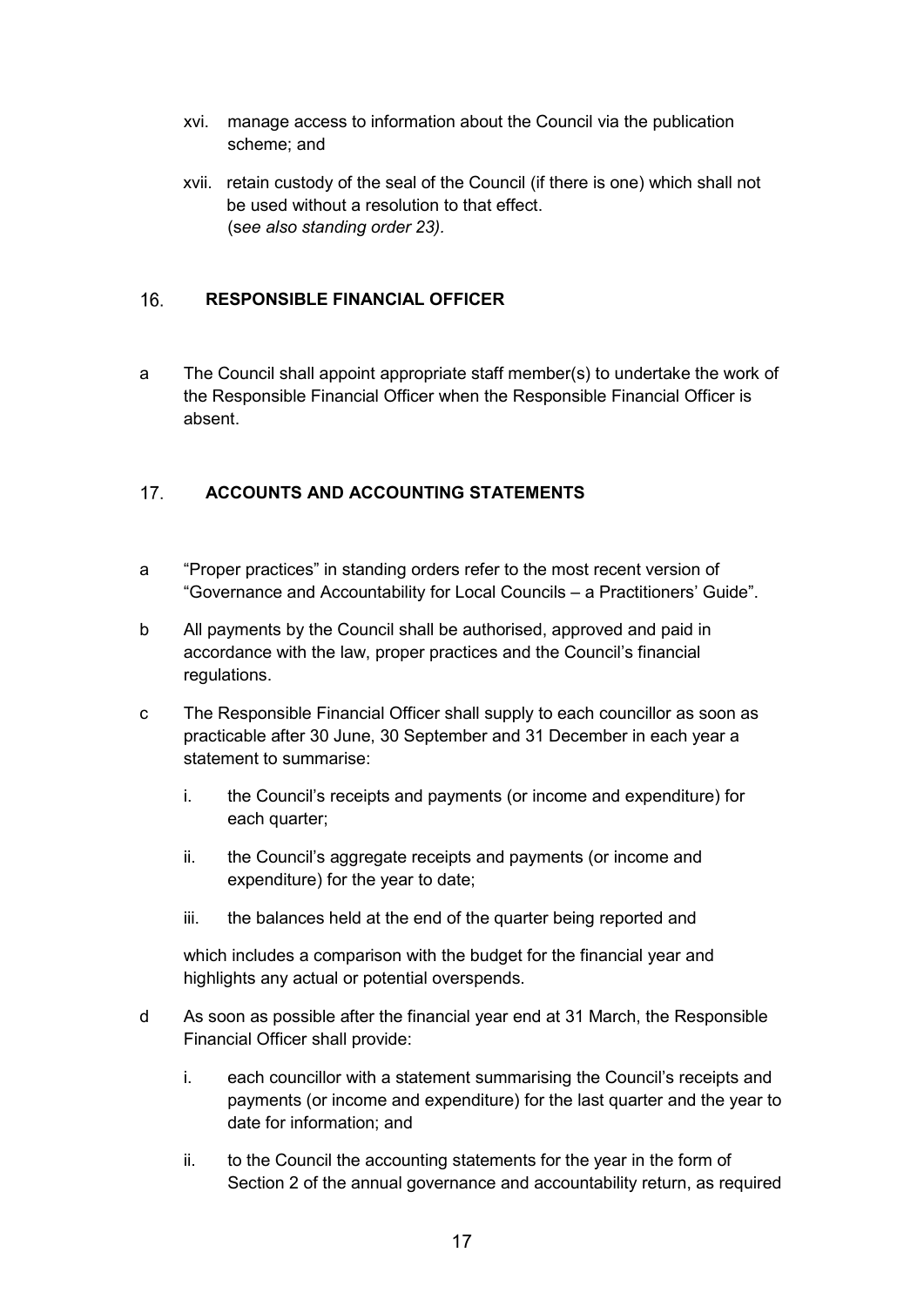by proper practices, for consideration and approval.

e The year-end accounting statements shall be prepared in accordance with proper practices and apply the form of accounts determined by the Council (receipts and payments, or income and expenditure) for the year to 31 March. A completed draft annual governance and accountability return shall be presented to all councillors at least 14 days prior to anticipated approval by the Council. The annual governance and accountability return of the Council, which is subject to external audit, including the annual governance statement, shall be presented to the Council for consideration and formal approval before 30 June.

#### <span id="page-17-0"></span> $18.$ **FINANCIAL CONTROLS AND PROCUREMENT**

- a. The Council shall consider and approve financial regulations drawn up by the Responsible Financial Officer, which shall include detailed arrangements in respect of the following:
	- i. the keeping of accounting records and systems of internal controls;
	- ii. the assessment and management of financial risks faced by the Council;
	- iii. the work of the independent internal auditor in accordance with proper practices and the receipt of regular reports from the internal auditor, which shall be required at least annually;
	- iv. the inspection and copying by councillors and local electors of the Council's accounts and/or orders of payments; and
	- v. whether contracts with an estimated value below **£25,000** due to special circumstances are exempt from a tendering process or procurement exercise.
- b. Financial regulations shall be reviewed regularly and at least annually for fitness of purpose.
- c. **A public contract regulated by the Public Contracts Regulations 2015 with an estimated value in excess of £25,000 but less than the relevant thresholds in standing order 18(f) is subject to Regulations 109-114 of the Public Contracts Regulations 2015 which include a requirement on the Council to advertise the contract opportunity on the Contracts Finder website regardless of what other means it uses to advertise the opportunity unless it proposes to use an existing list of approved suppliers (framework agreement).**
- d. Subject to additional requirements in the financial regulations of the Council, the tender process for contracts for the supply of goods, materials, services or the execution of works shall include, as a minimum, the following steps:
	- i. a specification for the goods, materials, services or the execution of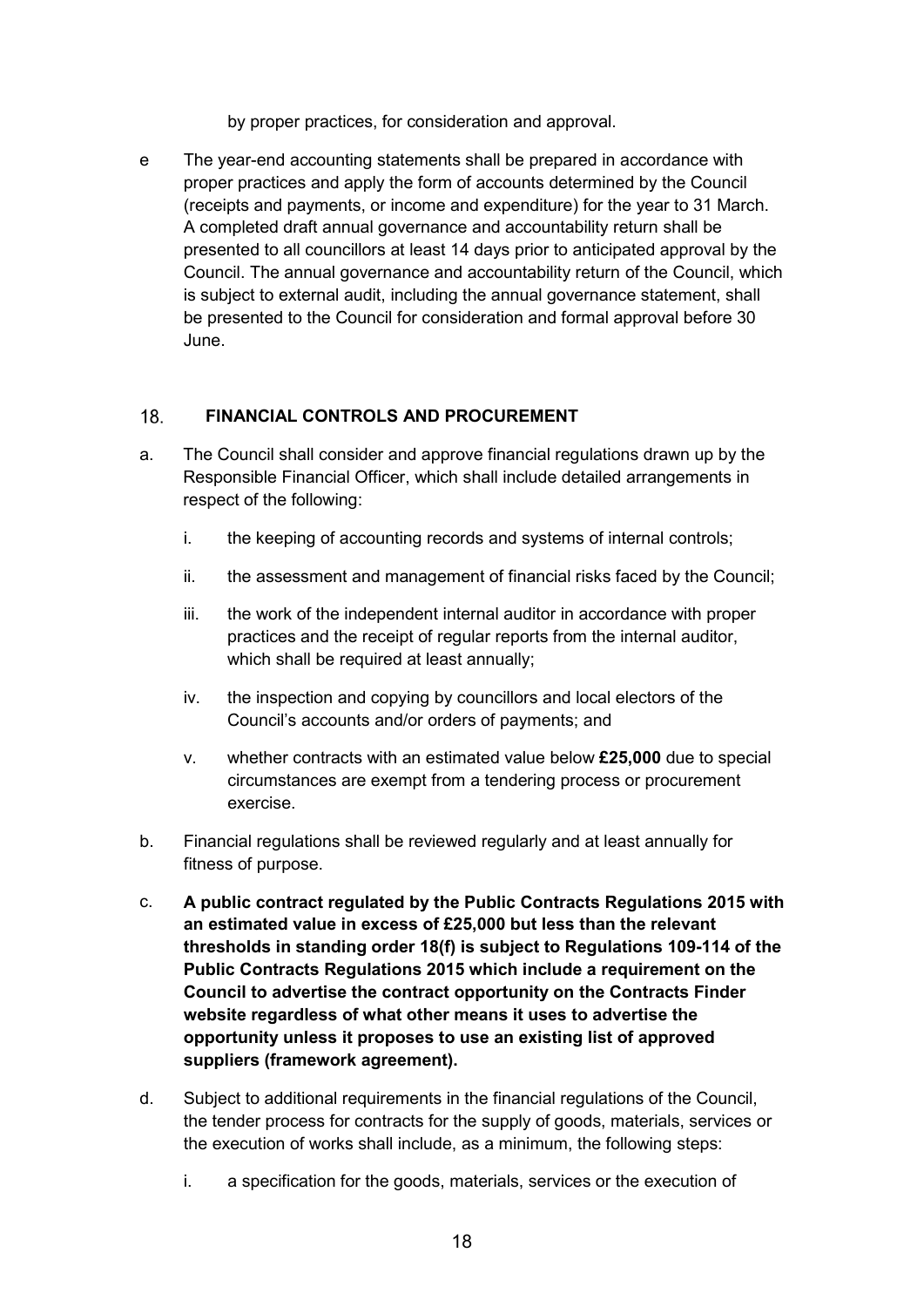works shall be drawn up;

- ii. an invitation to tender shall be drawn up to confirm (i) the Council's specification (ii) the time, date and address for the submission of tenders (iii) the date of the Council's written response to the tender and (iv) the prohibition on prospective contractors contacting councillors or staff to encourage or support their tender outside the prescribed process;
- iii. the invitation to tender shall be advertised in a local newspaper and in any other manner that is appropriate;
- iv. tenders are to be submitted in writing in a sealed marked envelope addressed to the Proper Officer;
- v. tenders shall be opened by the Proper Officer in the presence of at least one councillor after the deadline for submission of tenders has passed;
- vi. tenders are to be reported to and considered by the appropriate meeting of the Council or a committee or sub-committee with delegated responsibility.
- e. Neither the Council, nor a committee or a sub-committee with delegated responsibility for considering tenders, is bound to accept the lowest value tender.
- f. **A public contract regulated by the Public Contracts Regulations 2015 with an estimated value in excess of £181,302 for a public service or supply contract or in excess of £4,551,413 for a public works contract (or other thresholds determined by the European Commission every two years and published in the Official Journal of the European Union (OJEU)) shall comply with the relevant procurement procedures and other requirements in the Public Contracts Regulations 2015 which include advertising the contract opportunity on the Contracts Finder website and in OJEU.**
- g. **A public contract in connection with the supply of gas, heat, electricity, drinking water, transport services, or postal services to the public; or the provision of a port or airport; or the exploration for or extraction of gas, oil or solid fuel with an estimated value in excess of £363,424 for a supply, services or design contract; or in excess of £4,551,413 for a works contract; or £820,370 for a social and other specific services contract (or other thresholds determined by the European Commission every two years and published in OJEU) shall comply with the relevant procurement procedures and other requirements in the Utilities Contracts Regulations 2016.**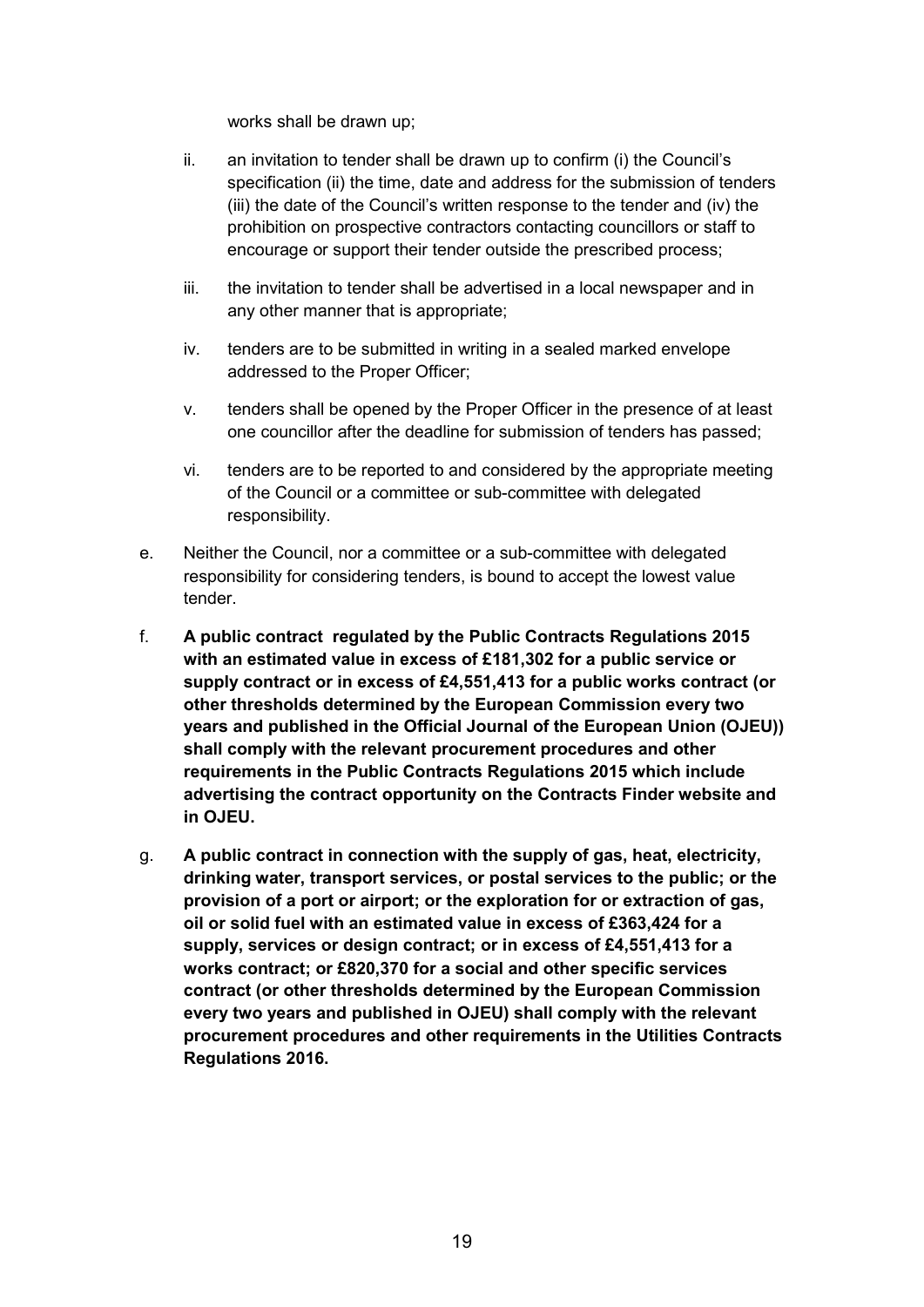#### <span id="page-19-0"></span>19. **HANDLING STAFF MATTERS**

- a A matter personal to a member of staff that is being considered by a meeting of Council OR the Finance and General Purposes committee OR the Personnel sub-committee is subject to standing order 11.
- b Subject to the Council's policy regarding absences from work, the Council's most senior member of staff shall notify the Chairman of the Council, or, if they are not available, the Vice-Chairman if the Council of absence occasioned by illness or other reason and that person shall report such absence to the Council at its next meeting.
- c The chairman of Council or in their absence, the vice-chairman shall upon a resolution conduct a review of the performance and annual appraisal of the work of the Town Clerk. The reviews and appraisal shall be reported in writing and are subject to approval by resolution by the Council.
- d Subject to the Council's policy regarding the handling of grievance matters, the Council's most senior member of staff (or other members of staff) shall contact the chairman of Council or in their absence, the vice-chairman of the Council in respect of an informal or formal grievance matter, and this matter shall be reported back and progressed by resolution of the Council.
- e Subject to the Council's policy regarding the handling of grievance matters, if an informal or formal grievance matter raised by [the member of staff's job title] relates to the chairman or vice-chairman of the Council, this shall be communicated to another member of the Council, which shall be reported back and progressed by resolution of the Council.
- f Any persons responsible for all or part of the management of staff shall treat as confidential the written records of all meetings relating to their performance, capabilities, grievance or disciplinary matters.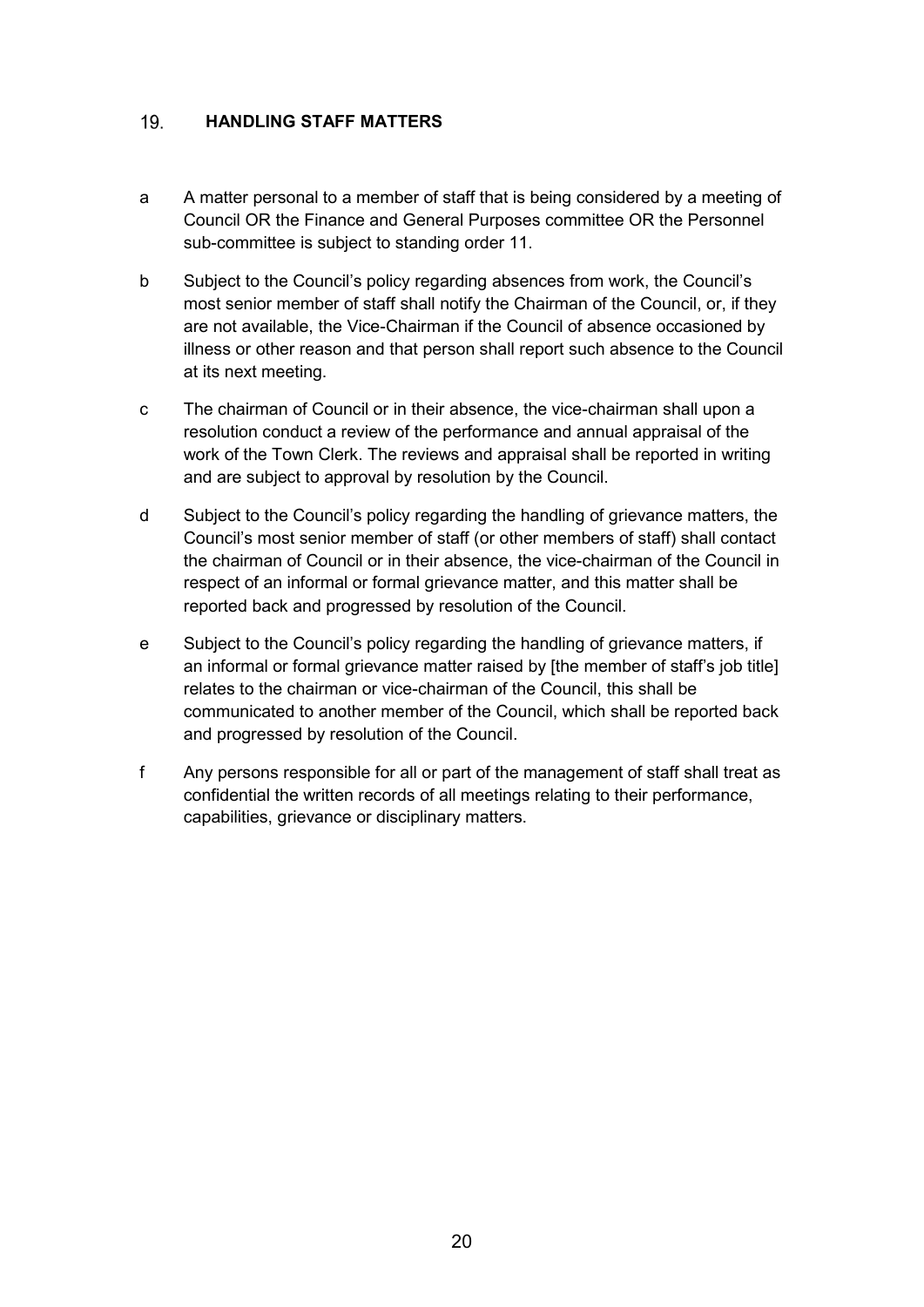g In accordance with standing order 11(a), persons with line management responsibilities shall have access to staff records referred to in standing order 19(f).

#### <span id="page-20-0"></span>20. **RESPONSIBILITIES TO PROVIDE INFORMATION**

*See also standing order 21.*

- a **In accordance with freedom of information legislation, the Council shall publish information in accordance with its publication scheme and respond to requests for information held by the Council.**
- b. **The Council, shall publish information in accordance with the requirements of the Local Government (Transparency Requirements) (England) Regulations 2015**.
- <span id="page-20-1"></span> $21.$ **RESPONSIBILITIES UNDER DATA PROTECTION LEGISLATION**  (Below is not an exclusive list).

*See also standing order 11.*

- a **The Council may appoint a Data Protection Officer.**
- b **The Council shall have policies and procedures in place to respond to an individual exercising statutory rights concerning his personal data.**
- c **The Council shall have a written policy in place for responding to and managing a personal data breach.**
- d **The Council shall keep a record of all personal data breaches comprising the facts relating to the personal data breach, its effects and the remedial action taken.**
- e **The Council shall ensure that information communicated in its privacy notice(s) is in an easily accessible and available form and kept up to date.**
- f **The Council shall maintain a written record of its processing activities.**

#### <span id="page-20-2"></span> $22.$ **RELATIONS WITH THE PRESS/MEDIA**

a Requests from the press or other media for an oral or written comment or statement from the Council, its councillors or staff shall be handled in accordance with the Council's policy in respect of dealing with the press and/or other media.